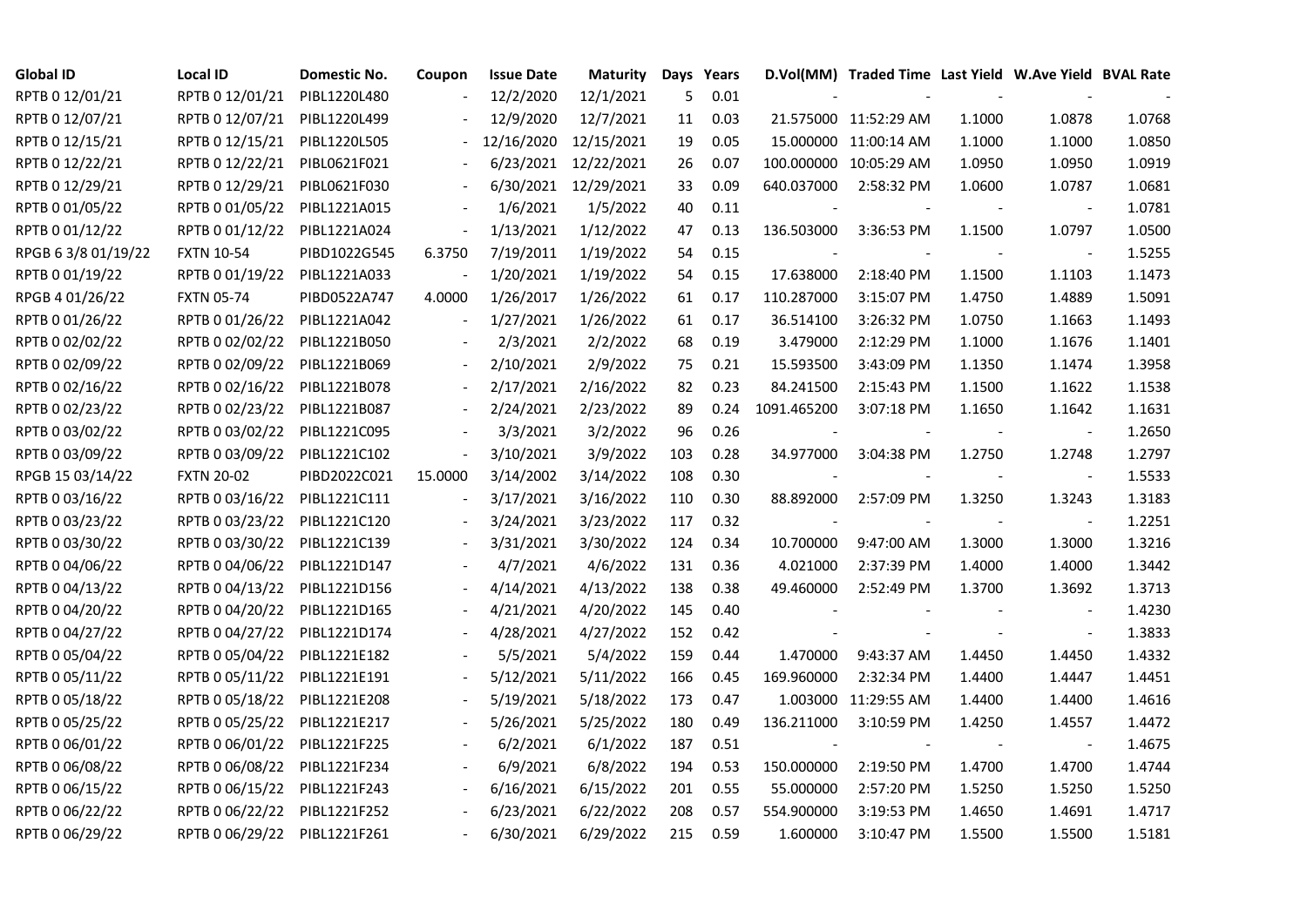| <b>Global ID</b>     | <b>Local ID</b>   | Domestic No. | Coupon                       | <b>Issue Date</b> | <b>Maturity</b> |     | Days Years |            | D.Vol(MM) Traded Time Last Yield W.Ave Yield BVAL Rate |        |                          |        |
|----------------------|-------------------|--------------|------------------------------|-------------------|-----------------|-----|------------|------------|--------------------------------------------------------|--------|--------------------------|--------|
| RPGB 4 3/4 07/04/22  | <b>FXTN 03-24</b> | PIBD0322G247 | 4.7500                       | 7/4/2019          | 7/4/2022        | 220 | 0.60       | 7.500000   | 2:09:39 PM                                             | 1.8400 | 1.8400                   | 1.5695 |
| RPTB 0 07/06/22      | RPTB 0 07/06/22   | PIBL1221G279 |                              | 7/7/2021          | 7/6/2022        | 222 | 0.61       |            | 97.761000 11:37:19 AM                                  | 1.5075 | 1.5075                   | 1.5147 |
| RPTB 0 07/13/22      | RPTB 0 07/13/22   | PIBL1221G288 | $\overline{\phantom{a}}$     | 7/14/2021         | 7/13/2022       | 229 | 0.63       | 18.543000  | 3:42:57 PM                                             | 1.5500 | 1.5594                   | 1.5250 |
| RPTB 0 07/20/22      | RPTB 0 07/20/22   | PIBL1221G297 | $\blacksquare$               | 7/21/2021         | 7/20/2022       | 236 | 0.65       | 1.800000   | 3:14:02 PM                                             | 1.5000 | 1.5000                   | 1.5448 |
| RPTB 0 07/27/22      | RPTB 0 07/27/22   | PIBL1221G304 | $\blacksquare$               | 7/28/2021         | 7/27/2022       | 243 | 0.67       | 7.045000   | 3:40:54 PM                                             | 1.7000 | 1.6468                   | 1.5301 |
| RPGB 4 7/8 08/02/22  | <b>FXTN 10-56</b> | PIBD1022H562 | 4.8750                       | 8/2/2012          | 8/2/2022        | 249 | 0.68       |            |                                                        |        |                          | 1.9277 |
| RPTB 0 08/03/22      | RPTB 0 08/03/22   | PIBL1221H312 |                              | 8/4/2021          | 8/3/2022        | 250 | 0.68       |            |                                                        |        | $\blacksquare$           | 1.5050 |
| RPTB 0 08/10/22      | RPTB 0 08/10/22   | PIBL1221H321 | $\overline{\phantom{a}}$     | 8/11/2021         | 8/10/2022       | 257 | 0.70       |            |                                                        |        | $\overline{\phantom{a}}$ | 1.5508 |
| RPTB 0 08/17/22      | RPTB 0 08/17/22   | PIBL1221H330 |                              | 8/18/2021         | 8/17/2022       | 264 | 0.72       |            |                                                        |        |                          | 1.5554 |
| RPTB 0 08/24/22      | RPTB 0 08/24/22   | PIBL1221H349 | $\qquad \qquad \blacksquare$ | 8/25/2021         | 8/24/2022       | 271 | 0.74       |            |                                                        |        | $\overline{\phantom{a}}$ | 1.5498 |
| RPTB 0 08/31/22      | RPTB 0 08/31/22   | PIBL1221I357 | $\overline{\phantom{a}}$     | 9/1/2021          | 8/31/2022       | 278 | 0.76       |            |                                                        |        | $\blacksquare$           | 1.5633 |
| RPTB 0 09/07/22      | RPTB 0 09/07/22   | PIBL1221I366 | $\blacksquare$               | 9/8/2021          | 9/7/2022        | 285 | 0.78       |            |                                                        |        |                          | 1.5797 |
| RPGB 4 3/4 09/13/22  | <b>FXTN 10-57</b> | PIBD1022I570 | 4.7500                       | 9/13/2012         | 9/13/2022       | 291 | 0.80       |            |                                                        |        | $\blacksquare$           | 2.0266 |
| RPTB 0 09/14/22      | RPTB 0 09/14/22   | PIBL1221I375 | $\overline{\phantom{a}}$     | 9/15/2021         | 9/14/2022       | 292 | 0.80       | 16.010000  | 3:14:00 PM                                             | 1.5800 | 1.5753                   | 1.5893 |
| RPTB 0 09/21/22      | RPTB 0 09/21/22   | PIBL1221I384 |                              | 9/22/2021         | 9/21/2022       | 299 | 0.82       |            |                                                        |        | $\overline{\phantom{a}}$ | 1.5587 |
| RPTB 0 09/28/22      | RPTB 0 09/28/22   | PIBL1221I393 |                              | 9/29/2021         | 9/28/2022       | 306 | 0.84       |            |                                                        |        |                          | 1.6100 |
| RPTB 0 10/05/22      | RPTB 0 10/05/22   | PIBL1221J409 |                              | 10/6/2021         | 10/5/2022       | 313 | 0.86       | 4.091000   | 2:45:41 PM                                             | 1.6000 | 1.6000                   | 1.5848 |
| RPTB 0 10/12/22      | RPTB 0 10/12/22   | PIBL1221J418 |                              | 10/13/2021        | 10/12/2022      | 320 | 0.88       |            | 55.700000 11:16:02 AM                                  | 1.5500 | 1.5500                   | 1.5815 |
| RPGB 12 3/4 10/17/22 | <b>FXTN 20-03</b> | PIBD2022J033 | 12.7500                      | 10/17/2002        | 10/17/2022      | 325 | 0.89       |            |                                                        |        | $\blacksquare$           | 1.9477 |
| RPTB 0 10/19/22      | RPTB 0 10/19/22   | PIBL1221J427 |                              | 10/20/2021        | 10/19/2022      | 327 | 0.90       |            |                                                        |        | $\frac{1}{2}$            | 1.6190 |
| RPTB 0 10/26/22      | RPTB 0 10/26/22   | PIBL1221J436 |                              | 10/27/2021        | 10/26/2022      | 334 | 0.91       |            |                                                        |        | $\frac{1}{2}$            | 1.8043 |
| RPTB 0 11/02/22      | RPTB 0 11/02/22   | PIBL1221K443 |                              | 11/3/2021         | 11/2/2022       | 341 | 0.93       |            |                                                        |        | $\blacksquare$           | 1.6619 |
| RPTB 0 11/09/22      | RPTB 0 11/09/22   | PIBL1221K452 |                              | 11/10/2021        | 11/9/2022       | 348 | 0.95       |            |                                                        |        |                          | 1.6015 |
| RPTB 0 11/16/22      | RPTB 0 11/16/22   | PIBL1221K461 |                              | 11/17/2021        | 11/16/2022      | 355 | 0.97       | 12.700000  | 3:15:05 PM                                             | 1.6100 | 1.6081                   | 1.6354 |
| RPTB 0 11/23/22      | RPTB 0 11/23/22   | PIBL1221K470 | $\frac{1}{2}$                | 11/24/2021        | 11/23/2022      | 362 | 0.99       | 65.633000  | 3:16:08 PM                                             | 1.6350 | 1.6201                   | 1.7081 |
| RPGB 4 5/8 12/04/22  | RTB 05-11         | PIID0522L114 | 4.6250                       | 12/4/2017         | 12/4/2022       | 373 | 1.02       | 970.010400 | 2:02:30 PM                                             | 2.1500 | 2.0803                   | 2.1750 |
| RPGB 4 12/06/22      | <b>FXTN 10-58</b> | PIBD1022L585 | 4.0000                       | 12/6/2012         | 12/6/2022       | 375 | 1.03       |            | 1.000000 10:25:02 AM                                   | 2.2500 | 2.2500                   | 2.1197 |
| RPGB 4 3/8 02/11/23  | RTB 03-10         | PIID0323B101 | 4.3750                       | 2/11/2020         | 2/11/2023       | 442 | 1.21       | 914.020496 | 2:41:29 PM                                             | 2.2000 | 2.1265                   | 2.0966 |
| RPGB 13 02/20/23     | <b>FXTN 20-04</b> | PIBD2023B048 | 13.0000                      | 2/20/2003         | 2/20/2023       | 451 | 1.24       |            |                                                        |        | $\overline{\phantom{a}}$ | 2.3067 |
| RPGB 5 1/2 03/08/23  | <b>FXTN 05-75</b> | PIBD0523C752 | 5.5000                       | 3/8/2018          | 3/8/2023        | 467 | 1.28       | 307.000000 | 2:45:08 PM                                             | 2.3200 | 2.2118                   | 2.2516 |
| RPGB 3 1/2 04/21/23  | <b>FXTN 07-58</b> | PIBD0723D588 | 3.5000                       | 4/21/2016         | 4/21/2023       | 511 | 1.40       | 183.900000 | 2:29:24 PM                                             | 2.3000 | 2.3000                   | 2.2337 |
| RPGB 11 7/8 05/29/23 | <b>FXTN 20-05</b> | PIBD2023E054 | 11.8750                      | 5/29/2003         | 5/29/2023       | 549 | 1.50       |            |                                                        |        |                          | 2.4682 |
| RPGB 3 1/4 08/15/23  | RTB 10-04         | PIID1023H046 | 3.2500                       | 8/15/2013         | 8/15/2023       | 627 | 1.72       | 606.704000 | 3:58:24 PM                                             | 2.8000 | 2.7012                   | 2.7156 |
| RPGB 2 3/8 09/10/23  | <b>FXTN 03-25</b> | PIBD0323I252 | 2.3750                       | 9/10/2020         | 9/10/2023       | 653 | 1.79       | 177.000000 | 3:10:10 PM                                             | 2.8000 | 2.7162                   | 2.7054 |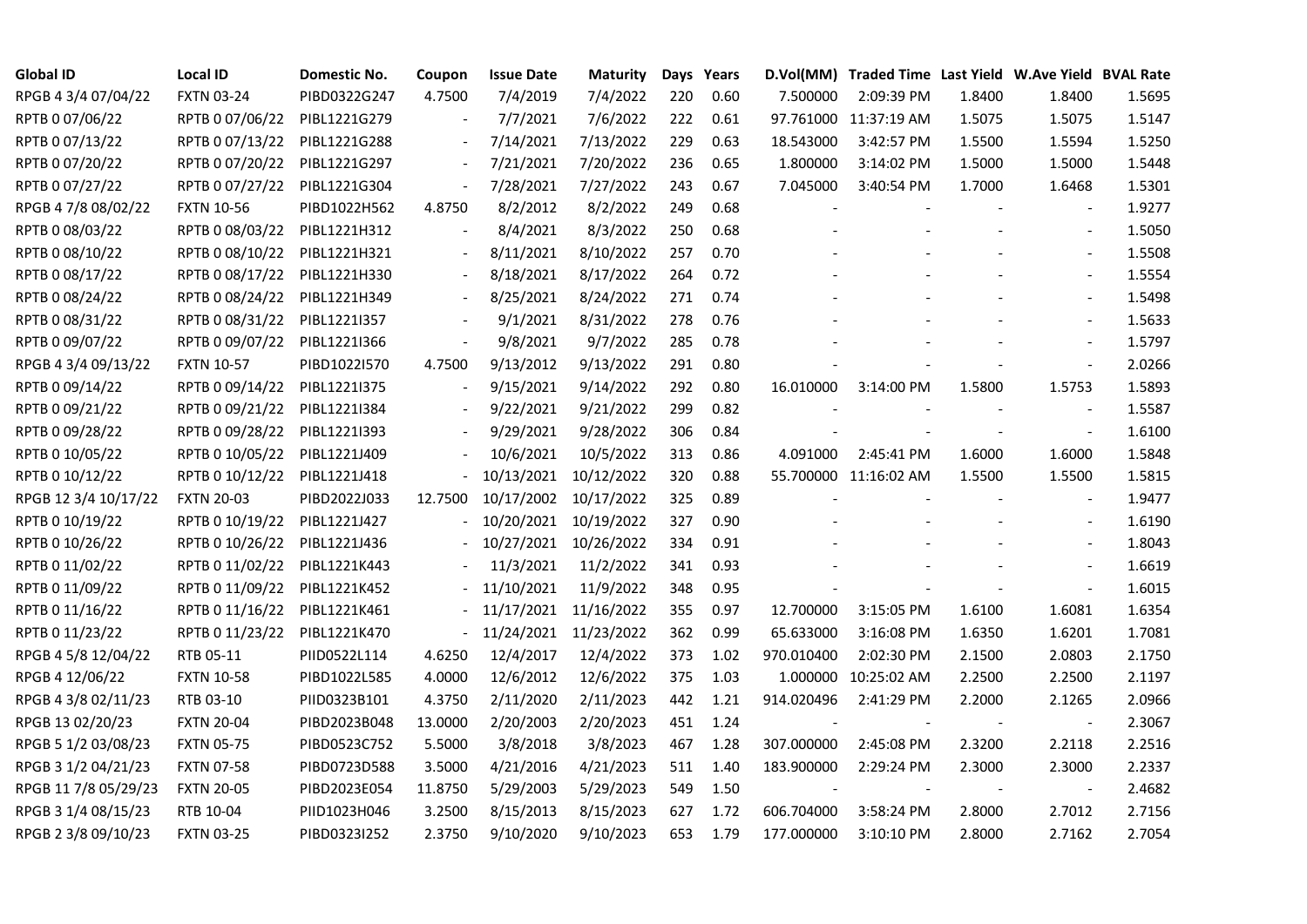| <b>Global ID</b>     | <b>Local ID</b>   | Domestic No. | Coupon  | <b>Issue Date</b> | <b>Maturity</b>  |     | Days Years |             | D.Vol(MM) Traded Time Last Yield W.Ave Yield BVAL Rate |        |                          |        |
|----------------------|-------------------|--------------|---------|-------------------|------------------|-----|------------|-------------|--------------------------------------------------------|--------|--------------------------|--------|
| RPGB 11 3/8 10/23/23 | <b>FXTN 20-06</b> | PIBD2023J068 | 11.3750 | 10/23/2003        | 10/23/2023       | 696 | 1.91       |             |                                                        |        |                          | 2.7104 |
| RPGB 2 3/8 03/09/24  | RTB 03-11         | PIID0324C115 | 2.3750  | 3/9/2021          | 3/9/2024         | 834 | 2.28       | 63.000000   | 2:38:42 PM                                             | 2.9200 | 2.8961                   | 2.9008 |
| RPGB 6 1/4 03/12/24  | RTB 05-12         | PIID0524C129 | 6.2500  | 3/12/2019         | 3/12/2024        | 837 | 2.29       | 75.600000   | 2:39:34 PM                                             | 2.9500 | 2.9570                   | 2.9555 |
| RPGB 4 1/2 04/20/24  | <b>FXTN 07-59</b> | PIBD0724D595 | 4.5000  | 4/20/2017         | 4/20/2024        | 876 | 2.40       | 60.000000   | 2:42:01 PM                                             | 3.0500 | 3.0500                   | 3.0500 |
| RPGB 12 3/8 06/03/24 | <b>FXTN 20-07</b> | PIBD2024F075 | 12.3750 | 6/3/2004          | 6/3/2024         | 920 | 2.52       |             |                                                        |        | $\blacksquare$           | 3.0255 |
| RPGB 12 7/8 08/05/24 | <b>FXTN 20-08</b> | PIBD2024H086 | 12.8750 | 8/5/2004          | 8/5/2024         | 983 | 2.69       |             |                                                        |        | $\blacksquare$           | 3.1114 |
| RPGB 4 1/8 08/20/24  | <b>FXTN 10-59</b> | PIBD1024H595 | 4.1250  | 8/20/2014         | 8/20/2024        | 998 | 2.73       |             |                                                        |        | $\blacksquare$           | 3.2135 |
| RPGB 4 1/4 10/17/24  | <b>FXTN 05-76</b> | PIBD0524J762 | 4.2500  | 10/17/2019        | 10/17/2024 1,056 |     | 2.89       |             |                                                        |        |                          | 3.1868 |
| RPGB 13 3/4 11/11/24 | <b>FXTN 20-09</b> | PIBD2024K091 | 13.7500 | 11/11/2004        | 11/11/2024 1,081 |     | 2.96       |             |                                                        |        |                          | 3.2449 |
| RPGB 5 3/4 04/12/25  | <b>FXTN 07-61</b> | PIBD0725D618 | 5.7500  | 4/12/2018         | 4/12/2025 1,233  |     | 3.38       |             |                                                        |        | $\overline{\phantom{a}}$ | 3.8405 |
| RPGB 12 1/8 04/14/25 | <b>FXTN 20-10</b> | PIBD2025D103 | 12.1250 | 4/14/2005         | 4/14/2025 1,235  |     | 3.38       |             |                                                        |        | $\blacksquare$           | 3.4304 |
| RPGB 2 5/8 08/12/25  | RTB 05-13         | PIID0525H130 | 2.6250  | 8/12/2020         | 8/12/2025 1,355  |     | 3.71       | 281.500000  | 2:47:41 PM                                             | 3.5000 | 3.4373                   | 3.4343 |
| RPGB 3 5/8 09/09/25  | <b>FXTN 10-60</b> | PIBD10251608 | 3.6250  | 9/9/2015          | 9/9/2025 1,383   |     | 3.79       |             |                                                        |        | $\blacksquare$           | 3.6185 |
| RPGB 12 1/8 10/20/25 | <b>FXTN 20-11</b> | PIBD2025J116 | 12.1250 | 10/20/2005        | 10/20/2025 1,424 |     | 3.90       |             |                                                        |        | $\sim$                   | 3.6548 |
| RPGB 18 1/4 11/29/25 | <b>FXTN 25-01</b> | PIBD2525K015 | 18.2500 | 11/29/2000        | 11/29/2025 1,464 |     | 4.01       |             |                                                        |        | $\sim$                   | 3.7016 |
| RPGB 10 1/4 01/19/26 | <b>FXTN 20-12</b> | PIBD2026A122 | 10.2500 | 1/19/2006         | 1/19/2026 1,515  |     | 4.15       |             |                                                        |        | $\overline{a}$           | 3.7514 |
| RPGB 6 1/4 02/14/26  | <b>FXTN 07-62</b> | PIBD0726B627 | 6.2500  | 2/14/2019         | 2/14/2026 1,541  |     | 4.22       |             | 50.300000 11:33:23 AM                                  | 3.9500 | 3.9504                   | 4.0390 |
| RPGB 3 3/8 04/08/26  | <b>FXTN 05-77</b> | PIBD0526D772 | 3.3750  | 4/8/2021          | 4/8/2026 1,594   |     | 4.36       | 1476.092000 | 3:20:48 PM                                             | 4.0150 | 3.9947                   | 3.9991 |
| RPGB 3 1/2 09/20/26  | RTB 10-05         | PIID1026I057 | 3.5000  | 9/20/2016         | 9/20/2026 1,759  |     | 4.82       |             |                                                        |        | $\overline{\phantom{a}}$ | 3.9885 |
| RPGB 6 1/4 10/20/26  | RTB 15-01         | PIID1526J019 | 6.2500  | 10/20/2011        | 10/20/2026 1,789 |     | 4.90       |             |                                                        |        | $\blacksquare$           | 4.0188 |
| RPGB 8 12/07/26      | <b>FXTN 20-13</b> | PIBD2026L139 | 8.0000  | 12/7/2006         | 12/7/2026 1,837  |     | 5.03       |             |                                                        |        | $\blacksquare$           | 4.0651 |
| RPGB 5 3/8 03/01/27  | RTB 15-02         | PIID1527C023 | 5.3750  | 3/1/2012          | 3/1/2027 1,921   |     | 5.26       |             |                                                        |        | $\sim$                   | 4.1235 |
| RPGB 4 3/4 05/04/27  | <b>FXTN 10-61</b> | PIBD1027E617 | 4.7500  | 5/4/2017          | 5/4/2027 1,985   |     | 5.44       | 826.365000  | 3:47:10 PM                                             | 4.1500 | 4.1994                   | 4.1992 |
| RPGB 8 5/8 09/06/27  | <b>FXTN 20-14</b> | PIBD2027I140 | 8.6250  | 9/6/2007          | 9/6/2027 2,110   |     | 5.78       |             |                                                        |        | $\sim$                   | 4.2630 |
| RPGB 6 1/4 03/22/28  | <b>FXTN 10-63</b> | PIBD1028C635 | 6.2500  | 3/22/2018         | 3/22/2028 2,308  |     | 6.32       | 111.900000  | 3:29:02 PM                                             | 4.2750 | 4.3420                   | 4.3495 |
| RPGB 3 5/8 04/22/28  | <b>FXTN 07-64</b> | PIBD0728D649 | 3.6250  | 4/22/2021         | 4/22/2028 2,339  |     | 6.40       | 3997.281053 | 3:51:52 PM                                             | 4.2750 | 4.2667                   | 4.2675 |
| RPGB 3 3/4 08/12/28  | <b>FXTN 07-65</b> | PIBD0728H654 | 3.7500  | 8/12/2021         | 8/12/2028 2,451  |     | 6.71       | 17.859000   | 2:34:46 PM                                             | 4.2500 | 4.2668                   | 4.3477 |
| RPGB 9 1/2 12/04/28  | <b>FXTN 20-15</b> | PIBD2028L151 | 9.5000  | 12/4/2008         | 12/4/2028 2,565  |     | 7.02       |             |                                                        |        | $\blacksquare$           | 4.3892 |
| RPGB 6 7/8 01/10/29  | <b>FXTN 10-64</b> | PIBD1029A644 | 6.8750  | 1/10/2019         | 1/10/2029 2,602  |     | 7.12       | 36.500000   | 3:31:39 PM                                             | 4.5000 | 4.5000                   | 4.6223 |
| RPGB 8 3/4 05/27/30  | <b>FXTN 20-16</b> | PIBD2030E166 | 8.7500  | 5/27/2010         | 5/27/2030 3,104  |     | 8.50       |             |                                                        |        |                          | 4.7949 |
| RPGB 2 7/8 07/09/30  | <b>FXTN 10-65</b> | PIBD1030G655 | 2.8750  | 7/9/2020          | 7/9/2030 3,147   |     | 8.62       |             |                                                        |        | $\blacksquare$           | 4.9460 |
| RPGB 12 1/2 07/28/30 | <b>FXTN 25-02</b> | PIBD2530G029 | 12.5000 | 7/28/2005         | 7/28/2030 3,166  |     | 8.67       |             |                                                        |        | $\blacksquare$           | 4.8229 |
| RPGB 11 1/4 01/26/31 | <b>FXTN 25-03</b> | PIBD2531A032 | 11.2500 | 1/26/2006         | 1/26/2031 3,348  |     | 9.17       |             |                                                        |        | $\sim$                   | 4.8976 |
| RPGB 8 07/19/31      | <b>FXTN 20-17</b> | PIBD2031G171 | 8.0000  | 7/19/2011         | 7/19/2031 3,522  |     | 9.64       | 53.600000   | 3:39:41 PM                                             | 4.8750 | 4.8714                   | 4.8553 |